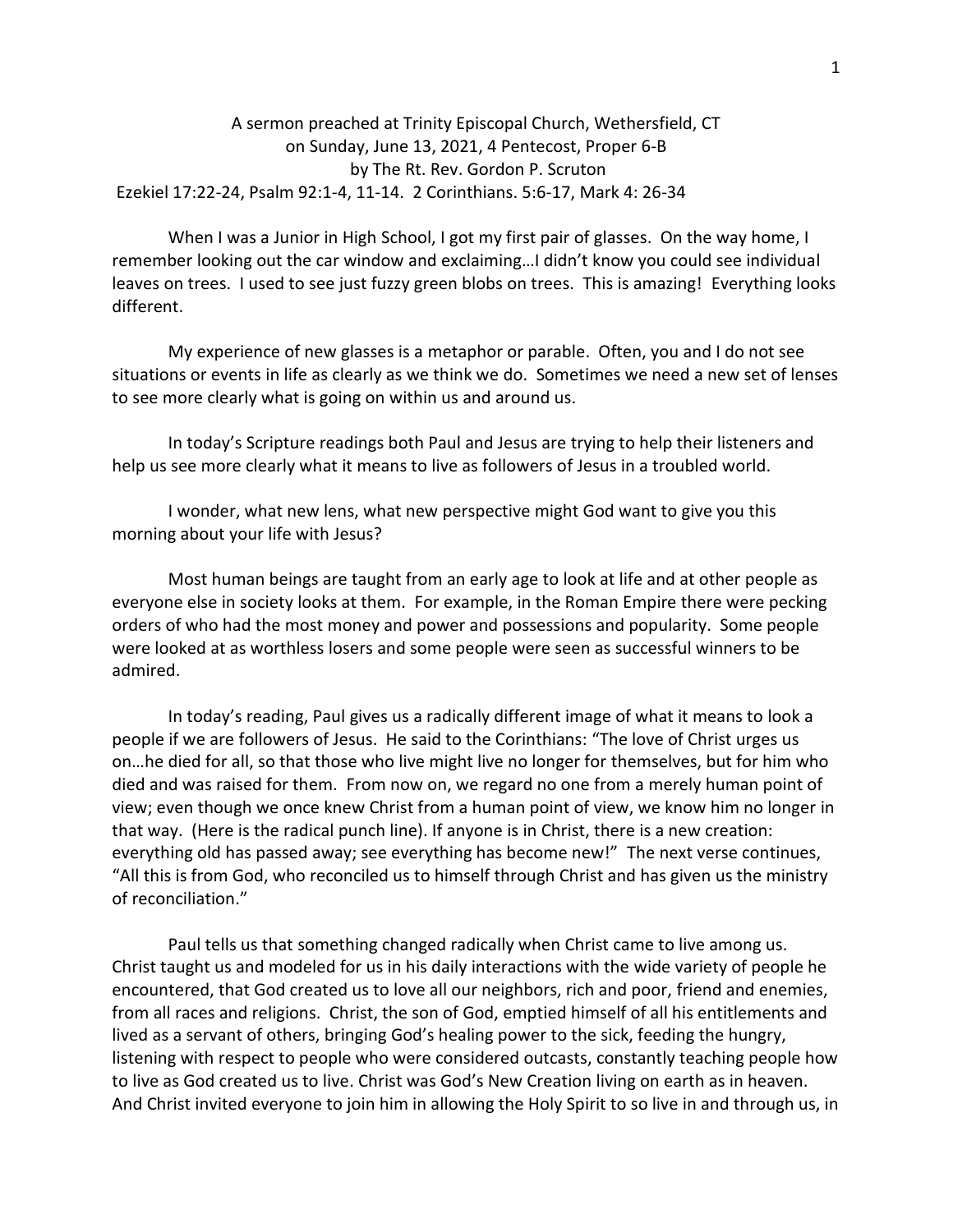our daily lives, so that we are also new kinds of human beings, a new breed of people with a new DNA, transformed by God's grace and guidance into new creations.

Jesus used the image and metaphor of the Kingdom of God to describe the transformation he came to bring in the way we human beings live. This was the topic Jesus talked about most in the Gospels. He said God is in the process of bringing a New Kingdom on earth as in heaven. Jesus embodied God's Kingdom by who he was and the way he lived. He called his disciples to love God and all their neighbors, to embody the values, the priorities and the relationship with the Spirit of God that he modeled.

The Kingdom of God is not just what we experience when we die, though heaven will be the full expression of God's Kingdom. Jesus taught us that the Kingdom of God is among us and within us right now. God created us to develop the quality of relationship with Spirit of Jesus so that our lives are also embodiments of God's kingdom, God's new creation coming to earth through us, every day, as it is in heaven.

As you listen to the perspective, the lens of Paul and Jesus…does it help you to see the purpose of your life differently? Do you see how important the way you live your life every day is to God?

AS Jesus said in his parable, God wants to transform our broken, struggling world through the mustard seed of our lives. As we look around, we can see much good that God is doing in the world through good people. We also see and hear much pain. Again this weekend there have been mass shootings around the country. It's important that we not become numb to the epidemic of violence. Jesus weeps when any of his beloved children are killed or disrespected. Jesus weeps at the levels of spiritual and physical poverty and injustice in our nation and around the world. And God so loved this broken world that God sent Jesus to show us a different way to live, God's way to live in love as Christ loved us.

As Jesus pointed out in today's two parables, God's kingdom is like growing seeds invading, emerging in this world through little mustard seed people, words and actions, working to transform the kingdom of this world into the Kingdom of God.

And Jesus sent us into the world at this time and place so we can live as a new kind of person in this society, just as the early Christians were a new kind of people in the Roman Empire of their day. God used the mustard seeds of little gatherings of Jesus followers scattered around the world to transform the culture of the Roman Empire. There was no big humanly coordinated program, no strategic marketing plan, no mass gatherings to pressure the Roman Government.

The Jesus way of transforming the society was through little cells of ordinary people who gave their lives every day, listening for the Spirit of Jesus to show them, guide them in how to love their neighbors in need. This was the central focus of their lives, scattered in countries all around the world.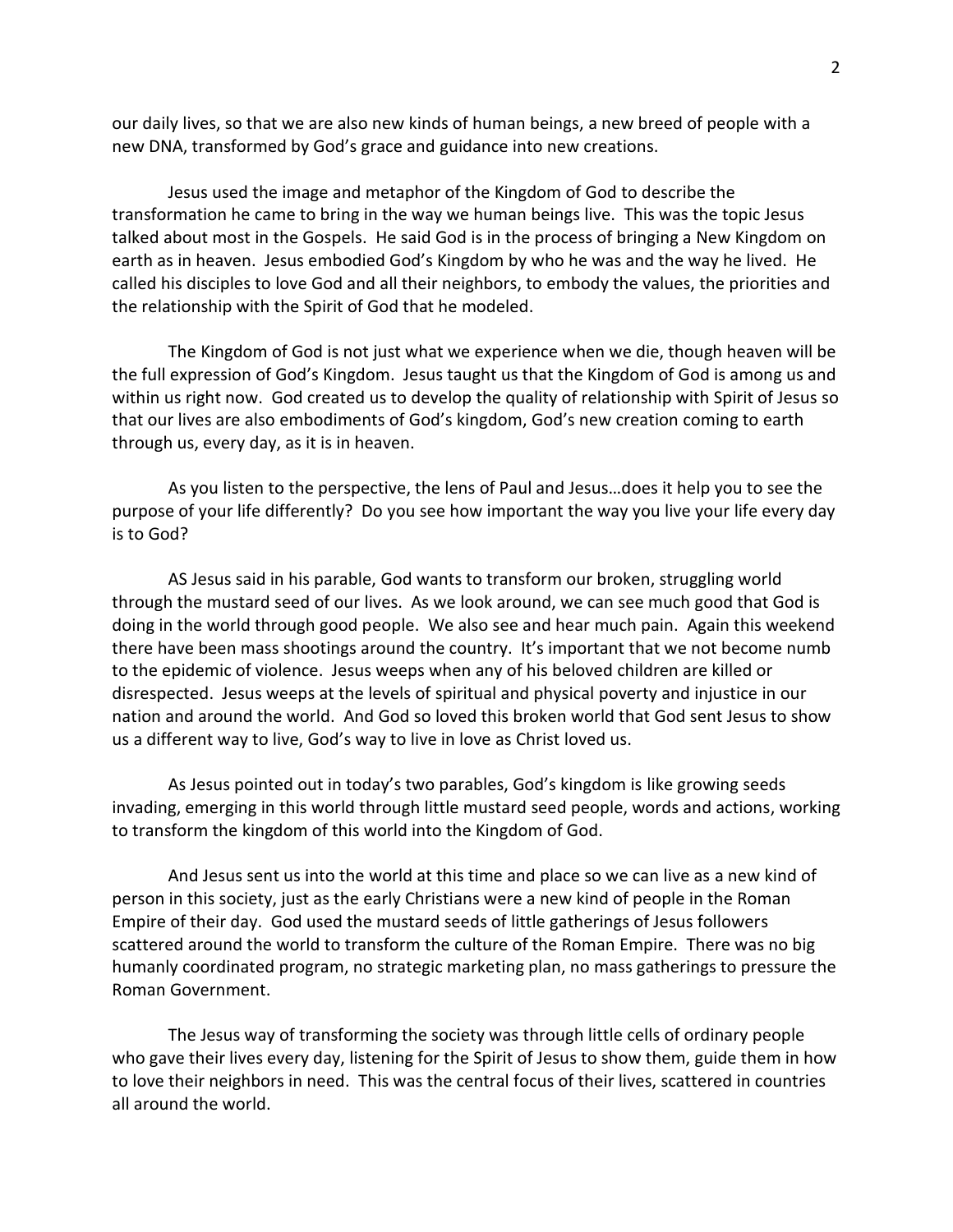Remember, following Jesus was not easy for those early disciples, just like it is not easy for us. The Roman Empire persecuted them, ridiculed them, thought of them as poor foolish marginalized folks. Yet the Christians kept learning to focus their lives each day on their relationship with the Spirit of Jesus and their neighbors in need. They gathered regularly in little support communities to pray for each other, reflect on the Scriptures and words of Jesus, talk about their challenges, fears, failures, learnings together. These little cells of imperfect but Spirit inspired people consistently lived by a different set of values, a different quality of love than the society around them.

The Romans literally abandoned babies they did not want, leaving them out on the hills around Rome to die. The Christians went out every day and found those abandoned babies and took them into their homes. The Romans ignored the poor, the widows and orphans, the hungry immigrants who lived on the margins of society. The Christians got to know these outcasts, loved them, cared for them, fed them, helped them find new life physically and spiritually.

While the Romans persecuted and ridiculed Christians, they also were in awe of them and their persistently radical way of living and loving. "See how those Christians love one another, they said." Christians really were New Creations, living by a very different set of values and priorities than the culture of the Roman Empire. Within a couple of hundred years those little marginalized mustard seed communities of Jesus followers transformed the Roman Empire and the world.

How are we to be God's mustard seeds, God's new creations, embodiments of God's Kingdom personally and as a congregation at this season of our lives?

That's the question today's Scripture invite you and me to ask God and ourselves this week. There is no simple answer or formula for every person here. We will all need to ask the Spirit of Jesus to guide us and show us the way within the uniqueness of each of our lives. I will suggest two little spiritual practices we can do to help us learn more about how to be God's loving new creation people.

First, Prayer. We begin to find the next steps God is inviting each of us to take by asking God to help us every day. In the morning we might pray, Jesus, ignite your Spirit of love within me today. Show me how to think and speak and act as your new creation, a sign of your Kingdom coming into the people around me today.

At the end of each day we might take a few moments to talk with Jesus about what we are grateful for about the day, what signs did we see of beauty, grace and love at work? What did we learn about how to let the love of Jesus flow through us? How did we fail to love as Jesus invited us to love? What can we learn from our failures when new opportunities come our way tomorrow?